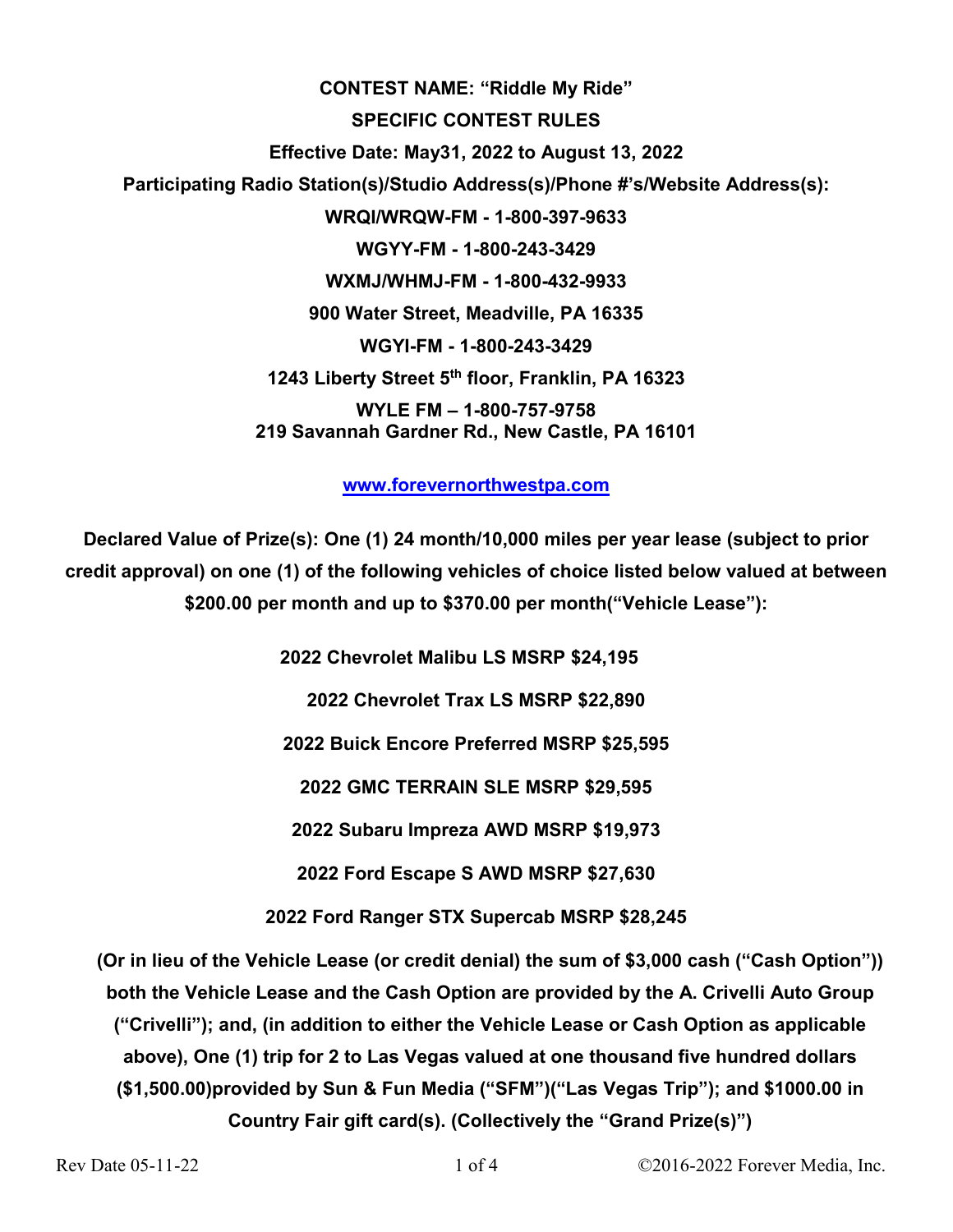Forever Media, Inc. through its Participating Radio Station(s), in conjunction with various sponsor(s) and/or prize provider(s) (collectively, "Forever") is conducting a contest named as set forth above ("Contest"). Forever may air contest(s) from time to time which are conducted by Forever's advertisers and other organizations that are not, sponsored or endorsed by, and/or for which, neither Forever, nor its radio stations, participate ("Non-Forever Contest(s)"). For any Non-Forever Contest(s) please refer to the contest rules of the Non-Forever Contest Sponsor. Forever assumes no liability or responsibility in whole or in part for any Non-Forever Contest(s).

1) No purchase or payment necessary. Odds of winning will vary based on Contest(s) participation. Void where prohibited or restricted by law. Unless otherwise specifically provided, Contest participants ("Participant(s) or singularly Participant") may only play, register or win one time during a Contest. For on-air Contests, there is no limit as to the number of call-ins or texts a Participant(s) may attempt, however that Participant(s) may only play, register or win once. Participant(s) are limited to one prize or prizes ("Prize(s)") per household every 30 days. For Prize(s) valued at over \$150, only one Prize(s) per household every 90 days. For any Prize(s) over \$600, only one Prize(s) per household every 180 days. Participant(s) must be 13 years of age or older to enter, however the Participating Radio Station(s) reserves the right in its sole discretion to restrict the age of participation for any Prize(s) due to the nature of the Prize to then be awarded, which will be announced on the earlier of the start of the Contest in its specific rules, or, prior to the drawing of a Prize(s) in the event of a live drawing. Unless provided in a specific Contest's rules, any duplicate registration entries will disqualify ALL entries by that Participant(s).

2) At random to be announced times over the Effective Date, Forever's Participating Radio Station(s), will give Participant(s) a chance to win the above described prize(s) or consideration awarded above. **By registering or otherwise participating in this contest or event, Participant(s) hereby affirm that they have read and agree to the contest or event rules, Including but not limited to the Forever EVENT PARTICIPATION, PUBLICITY, PHOTOGRAPHIC, AUDIO, VIDEO AND PRIZE WINNER ACKNOWLEDGEMENT, RELEASE AND HOLD HARMLESS as posted on the Participating Radio Station(s) website.**

- Must be 21 years of age or older to enter and must possess a valid State issued Driver's License or State issued Identification Card to be a Participant and to pick up the Prize(s).
- Previous Riddle My Ride Contest Grand Prize winners are ineligible to participate.
- Participant(s) can qualify on air from May 31, 2022 until July 29, 2022. Participant(s) will be directed to listen each non holiday weekday at approximately 3:20pm for the Riddle of the Day. Participant(s) will be instructed to call 1-800-243-3429 (WGYY-WGYI), 1-800-397-9633 (WRQI/WRQW), or 1-800-757-9758 (WYLE) at a certain time the following non holiday weekday. Caller ten (10) with the correct answer to the Riddle of the Day for the previous weekday will be qualified to win the Grand Prize(s). In the event of technical difficulty or an incorrect answer with the 10<sup>th</sup> call, subsequent calls will be taken until that day's Grand Prize(s) qualifier is confirmed.
- Participant(s) can also register to win at participating Sponsor locations by picking up a Riddle My Ride riddle card between May 31, 2022 and July 29, 2022. The Participating Radio Station(s) will randomly draw and contact by phone –up to ten (10) Participant(s) per sponsor location beginning on Friday August 5, 2022 at the Forever Media Studios in Meadville, PA from all entries that correctly answered all three riddles. Sponsor locations to be determined and announced at least 24 hours prior to their respective acceptance of registrations during the Effective Date.
- From all qualified Participant(s) a reverse drawing will be held at the Crivelli Buick GMC Dealership on Route 8 in Reno, PA on Saturday August 13, 2022 where all qualified Participant(s) will have exactly one hour from 11am until 12 Noon, to register and check in for the reverse drawing. The reverse drawing will start at 12 Noon to determine the last ten (10) Participants to enter the "Riddle - Off" round to determine the Grand Prize(s) winner. During the "Riddle- Off" round the Participating Radio Station(s) will give the Participant(s) 20 seconds to write down the answer to the riddle that the announcer will read. After the 20 seconds expires the remaining Participant(s) will be asked to hold up their answers. The Participant(s) with the wrong answer will be eliminated from the contest; the Participant(s) with the correct answer will keep moving on to the next riddle in the "Riddle-Off" round. The "Riddle-Off" will continue until there is one Participant(s) remaining and that Participant(s) will be deemed the Grand Prize(s) winner of the Riddle My Ride contest. In the event the "Riddle - Off" round goes more than a total of 120 minutes in duration the remaining "Riddle - Off" Participants will be asked to write down their name on a piece of paper and first name randomly drawn will be deemed the Grand Prize(s) Winner. Once the Grand Prize(s) Winner has been determined, the Participating Radio Station(s) will provide the Winner's name to Crivelli, at which point the SFM, the Participating Radio Station(s), Forever Media, Inc. and its affiliates owners' employees' agents' successors and assigns will be released from any and all responsibilities related to the Vehicle Lease and/or Cash Option components of the Grand Prize(s).
- As to the Vehicle Lease component of the Grand Prize(s), the Grand Prize(s)Winner must be at least 21 years old, must possess and produce a valid driver's license, proof of insurance and undergo credit approval to receive the Vehicle Lease and take possession of the Vehicle. The Grand Prize(s) Winner must qualify for the Vehicle Lease with lender approval. If the credit approval is obtained, the Grand Prize(s) Winner will be given the option to choose either (i) the Vehicle Lease, with Crivelli paying all 24 Vehicle Lease payments upfront (excluding any usage tax, plate fees, registration fees, insurance, acquisition fees, maintenance, fuel normal wear and tear or damage to the vehicle under the Vehicle Lease, **or**; (ii) the Cash Option. If the Grand Prize(s)Winner does not possess a valid driver's license, is uninsurable or does not credit qualify for the Vehicle Lease, A. Crivelli Auto Group will pay the Grand Prize(s) Winner the Cash Option in lieu of the Vehicle Lease in full and final settlement of this component of the Grand Prize(s).
- The Grand Prize(s) Winner is responsible for completing all paperwork and acceptance terms including the provision of an IRS Form1099 reporting in the calendar year of the award for the full value of the applicable Vehicle Lease and/or Cash Option components of the Grand Prize(s) by Crivelli. The Grand Prize(s) Winner is responsible for any additional expenses beyond the specifics detailed within the Grand Prize(s) items. Grand Prize(s) Winner has 30 days from the date of winning to claim Grand Prize(s). If the Vehicle Lease or Cash Option of the Grand Prize(s) is not claimed/ and or collected within 30 days of the notification of winning by Crivelli, it shall remain the property of Crivelli.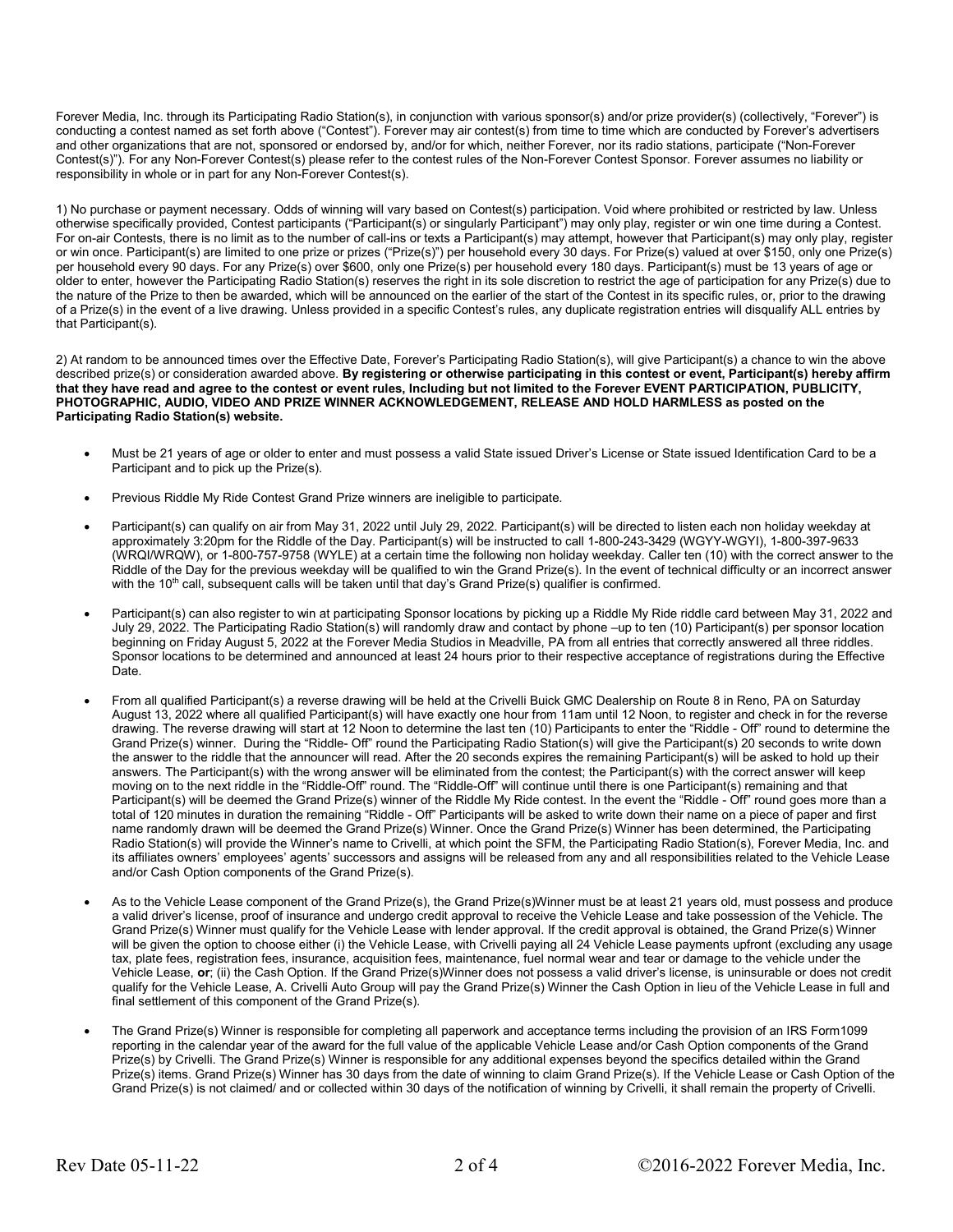- The SFM Las Vegas Trip travel Grand Prize(s) component arrangements and all related paperwork will be provided and made through SFM. The Grand Prize(s) Winner must be 21 or older to reserve the trip and/or to travel. No pets. Trip courtesy of SFM. The Grand Prize(s) Winner is responsible for completing all required paperwork concerning the delivery of the Las Vegas Trip. Blackout dates and Las Vegas Trip completion dates may apply. The Grand Prize(s) Winner is responsible for any additional expenses beyond the specifics detailed within the Las Vegas Trip, specifically; transportation to and/or from the airport and/or hotels, hotel and sales taxes, tips, meals, telephone, rollaway beds, cribs, safe, parking, and any other incidentals may not be included items unless specified by SFM.
- The Grand Prize(s) Winner is responsible for completing all paperwork and acceptance terms including the provision of an IRS Form 1099 reporting in the calendar year of the award for the Las Vegas Trip component of the Grand Prize(s) as required by Forever or SFM. The Grand Prize(s) Winner is responsible for any additional expenses beyond the specifics detailed within the Las Vegas Trip terms. The Grand Prize Winner has 30 days from the date of winning to claim Las Vegas Trip. If the Las VegasTrip is not claimed and/or collected within 30 days of the notification of winning by Forever, it shall remain the property of Forever.
- The Grand Prize(s) Winner must sign a release of liability form and release of likeness for marketing purposes by Forever and/or its participating Sponsors, Crivelli, Country Fair and/or SFM.
- No component of the Grand Prize(s) is transferable. If the Winner declines any component of the Grand Prize(s), there will not be any alternate Grand Prize(s) available in substitution and that component of the Grand Prize(s) will not be re-awarded. In such event the Vehicle Lease and/or Cash Option becomes the property of Crivelli and the trip to Las Vegas becomes the property of Forever Media, Inc.
- Event contingent on and subject to any and all Sponsor Location/Venue COVID 19 rules and regulations in place at the time of the Event.
- Winning Participant(s) will be announced on the air and/or on the Participating Radio Station(s) website and/or will be notified by the preferred phone number or email provided by the Participant(s) in the event of a registration.
- Winners are responsible for completing all required paperwork concerning the delivery of their Prize(s). Including but not limited to the Forever EVENT PARTICIPATION, PUBLICITY, PHOTOGRAPHIC, AUDIO, VIDEO AND PRIZE WINNER ACKNOWLEDGEMENT, RELEASE AND HOLD HARMLESS as posted on the Participating Radio Station(s) website. Prize(s) winners are responsible for any additional expenses beyond the specifics detailed such as transportation to and from the event and parking fees to the venue.
- Prize(s) may be time sensitive. Unless otherwise notified by the Participating Radio Station(s), winner(s) must pick up their Prize(s) on the earlier of: (i) noon two (2) business days prior to the date of a time specific contest, concert, or event, or (ii) thirty (30) days from the Prize(s) award. Proper photo ID will be required to pick up a Prize(s) at the Participating Radio Station(s) or, in the event that a specific Prize(s) must be picked up at a venue will call window, proper Photo ID for that Winner will be required. Winners are hereby advised and acknowledge that Event admission Prize(s) may be issued by the Prize(s) Event Venue in e-ticket or other electronic delivery form, which would require Winners to supply a valid email address to Forever in advance. Winners are responsible for notifying Forever of their receipt of any electronic tickets and agrees to hold Forever harmless from and any all claims regarding the electronic transmittal of any Venue electronic ticket failure or discrepancy.
- If any concert or event is cancelled, no other Prize(s) will be substituted.
- Prize(s) encompassing Restaurant gift certificate(s) have no cash value and may have redemption restrictions such as not being redeemable for purchase of alcohol and/or the gratuity. All restaurant gift certificates Prize(s) Winners are responsible for confirming with the particular restaurant gift certificate venue regarding any restrictions prior to use.
- Winners are responsible for completing all required paperwork concerning the delivery of their Prize(s). Any Forever Contest(s) winner who during the course of a calendar year wins more than \$600 in prizes in the aggregate from Forever and/or a participating Vendor or Sponsor for those Contest(s) will receive an IRS Form 1099 from Forever, or as otherwise specifically provided in the rules for that Contest.
- **Prize(s) that might include either a specific or random prize that includes the award of event tickets to a concert venue or other event ("Event") may have varying de minimus declared values that exceed the \$200 Declared Value of Prize(s). In addition, this type of Event may also include a meet and greet and/or backstage pass and/or VIP opportunity on a case-by-case basis. If a meet and greet, backstage pass opportunity is available for a particular Event it will be announced in advance of that Event, and the value of the meet and greet and/or backstage pass will be declared at 150% of the base floor premium seat and included as an add on to the per ticket value ("Prize(s)").**
- All Contest Participant(s) are also advised that any Prize(s) for a particular Forever Contest may be supplied by a Record Label, Event Promoter, or other type Sponsor ("Prize(s) Provider"). In such case where the Prize(s) Provider is not a traditional over the air advertiser, the Participating Radio Stations will advise such over the air, during the contest at random times.
- The Forever Participating Radio Station(s) may from time to time work in conjunction with artists, concert promoters and various venues throughout our listening area to provide contestants the opportunity to win tickets and sometimes meet performers or personalities backstage and/or communicate with the performers or personalities via internet or social media as part of a contest or promotion. In such case, the Participating Radio Station(s) will be notified not later than 24 hours prior to the event where possible. This opportunity is at all times subject to the sole discretion of the performer and the controlling venue or the Participating Radio Station(s) and subject to change at any time. With this in mind, there may be situations where the Forever Participating Radio Station(s) and the promoter and/or the venue cannot be held liable for, including but not limited to: changes to the time, place, method, procedure, acts of god, technical or logistical difficulties or cancellation of the event and or applicable interface with the performer or personality interface sessions at any time. In all cases of performer or personality interface, Winner(s) are responsible for arriving or being available for the interface at the predetermined time and may not be intoxicated or under the influence of any substance, Winners that miss the predetermined time or are visibly impaired or act in appropriately as, determined in the sole discretion of the performer, and/or personality, and/or any Forever Media employee and/or artist management at their sole